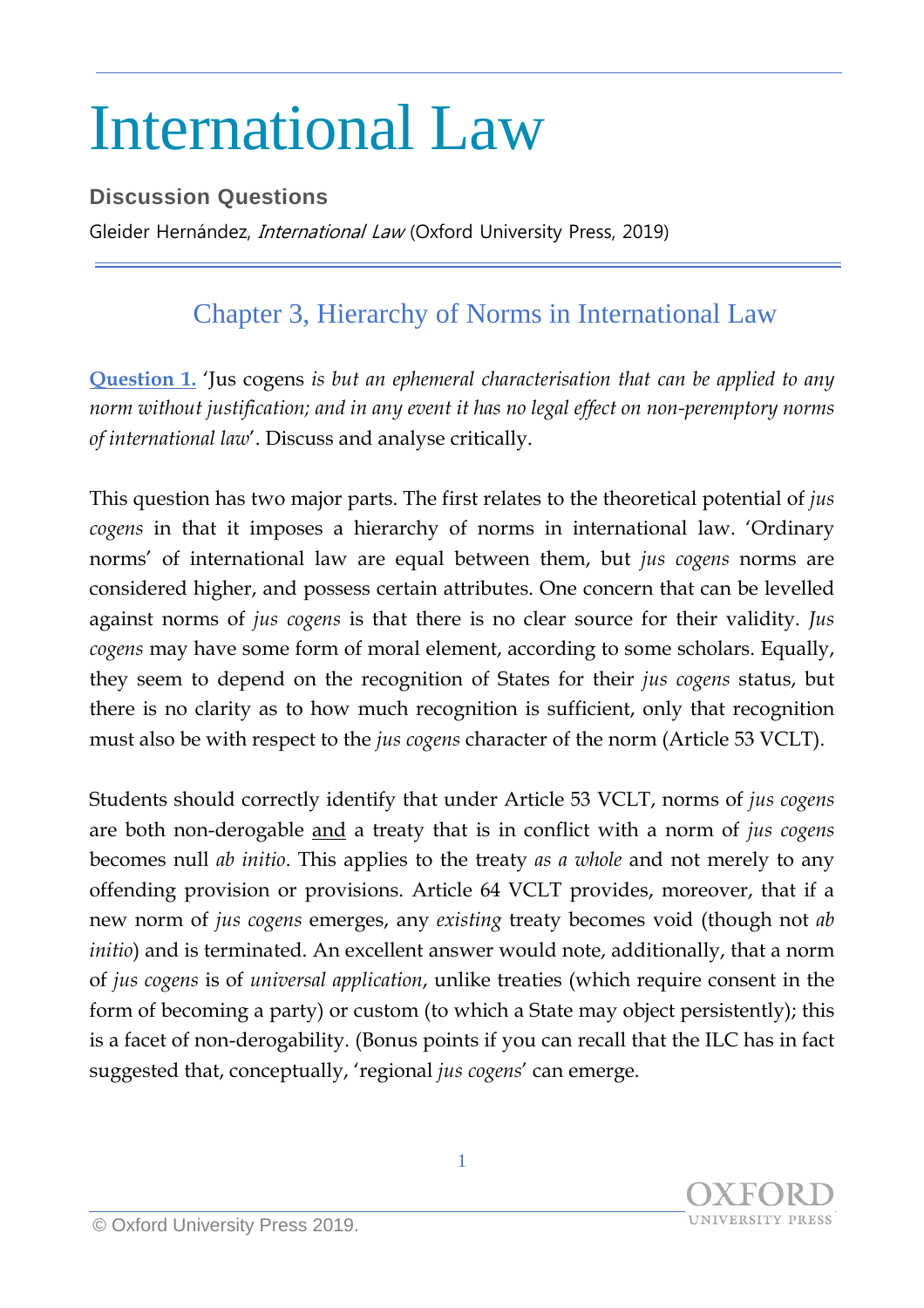There are a number of further effects of *jus cogens* that are not embodied in a treaty, but have been recognised in other instruments and the judgments of international courts:

- 1) States are under a duty to bring to an end a breach of *jus cogens* (Art 40 ARSIWA).
- 2) States are under an obligation not to recognise a breach of *jus cogens* as lawful, and are prohibited from providing aid or assistance in maintaining any unlawful situation arising from that breach (Art 41(1) ARSIWA; but also the League response to Japan's invasion of Manchura, the UN response to Rhodesia's declaration of independence, to South Africa's administration of Namibia, and the annexation of Kuwait by Iraq. The ICJ's advisory opinion in *Construction of a Wall* also supports this conclusion, albeit in respect of a breach of an obligation *erga omnes*.
- 3) Though controversial, States may refuse to give effect to a decision of an international organisation that would breach *jus cogens* (*Kadi and Al Barakaat v EU Council*), even to the point of taking countermeasures.
- 4) A reservation to a treaty could be deprived of legal effect if in violation of *jus cogens* (ICTY's *Furundžija* judgment).
- 5) An entity aspiring towards statehood that is connected with breaches of *jus cogens* will not be recognised (ICJ advisory opinion in *Kosovo*, but citing to examples of Rhodesia and the Turkish Republic of Northern Cyprus).

The best answers will also explain how the *jus cogens* character of a norm does not invalidate the need for an international tribunal to ensure that States have consented to its jurisdiction (*Armed Activities in the Congo*), and that they do not override any claimed State immunities (*Jurisdictional Immunities of the State*).

**Question 2.** *What are the characteristics that distinguish norms of* jus cogens *from obligations* erga omnes*?*

Students can often be confused by these two categories as there is quite some overlap in practice (for example, the prohibitions on genocide, torture and slavery are all both norms of *jus cogens* and obligations *erga omnes*). Nevertheless, students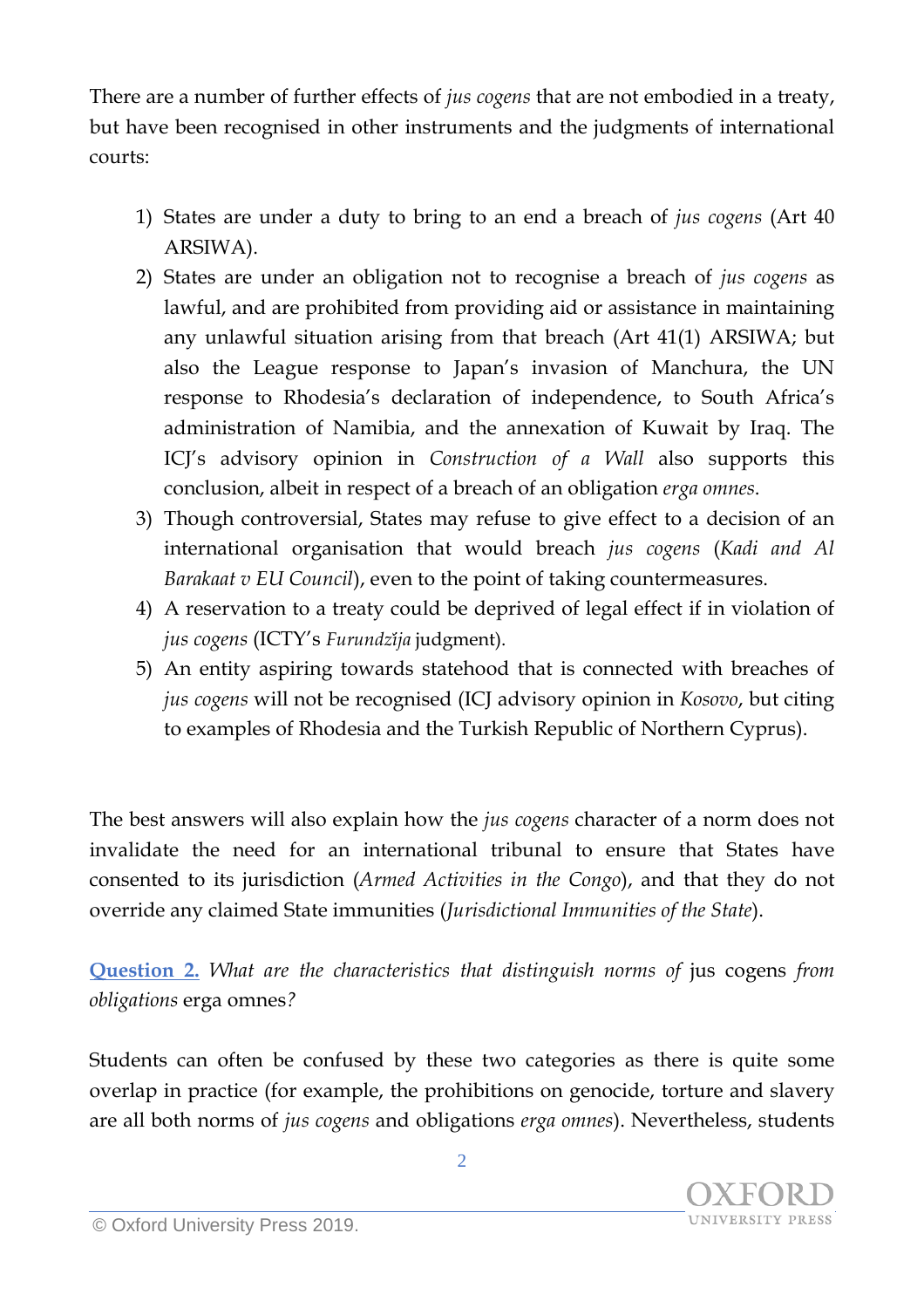should be able to distinguish the two categories both conceptually and in respect of their effects.

One of the most efficient ways to distinguish the two categories is to describe them. First recall that *jus cogens* is a substantive characterisation: it recognises the higher value of the norm as it overrides treaty law and customary law in cases of conflict, and is non-derogable. The response to Question 1 above also lists specific legal effects of characterising a norm as *jus cogens.*

However, to characterise an obligation as *erga omnes* has nothing to do with any 'higher value' to the norm: the characterisation relates to who may claim for its breach. Much as when one asks who may invoke a right *erga omnes*, an obligation *erga omnes* is owed to all (in international law, to all States and potentially to other legal subjects such as international organisations). This means that all States are deemed to have a legal interest in enforcing an obligation *erga omnes*, even if they have suffered no direct injury (see the ICJ in *Obligation to Prosecute or Extradite*). Typically, this means that any State has standing to claim for a breach of an obligation *erga omnes*.

The best responses might invoke the example of the *Whaling in the Antarctic* judgment, in which the ICJ upheld obligations in the Whaling Convention as obligations *erga omnes partes* relating to whaling (the hunting and killing of whales). Such an obligation is never found on a list of norms of *jus cogens*.

## **Question 3.** *Can* pacta sunt servanda *be considered a norm of* jus cogens*?*

Due to the consent-based nature of international law, *pacta sunt servanda* as embodied in Article 26 VCLT is certainly a fundamental principle of the law of treaties and of international law more generally (and thus encompassing customary international law and other sources as well). Without an obligation to respect treaty obligations, the basis of international law might fail. There are scholars that argue that *pacta sunt servanda* is *jus cogens* out of logical necessity (e.g. Kolb) because without it, States might evade their treaty obligations by arguing that they are not obliged to respect treaty obligations.

**UNIVERSITY PRESS**